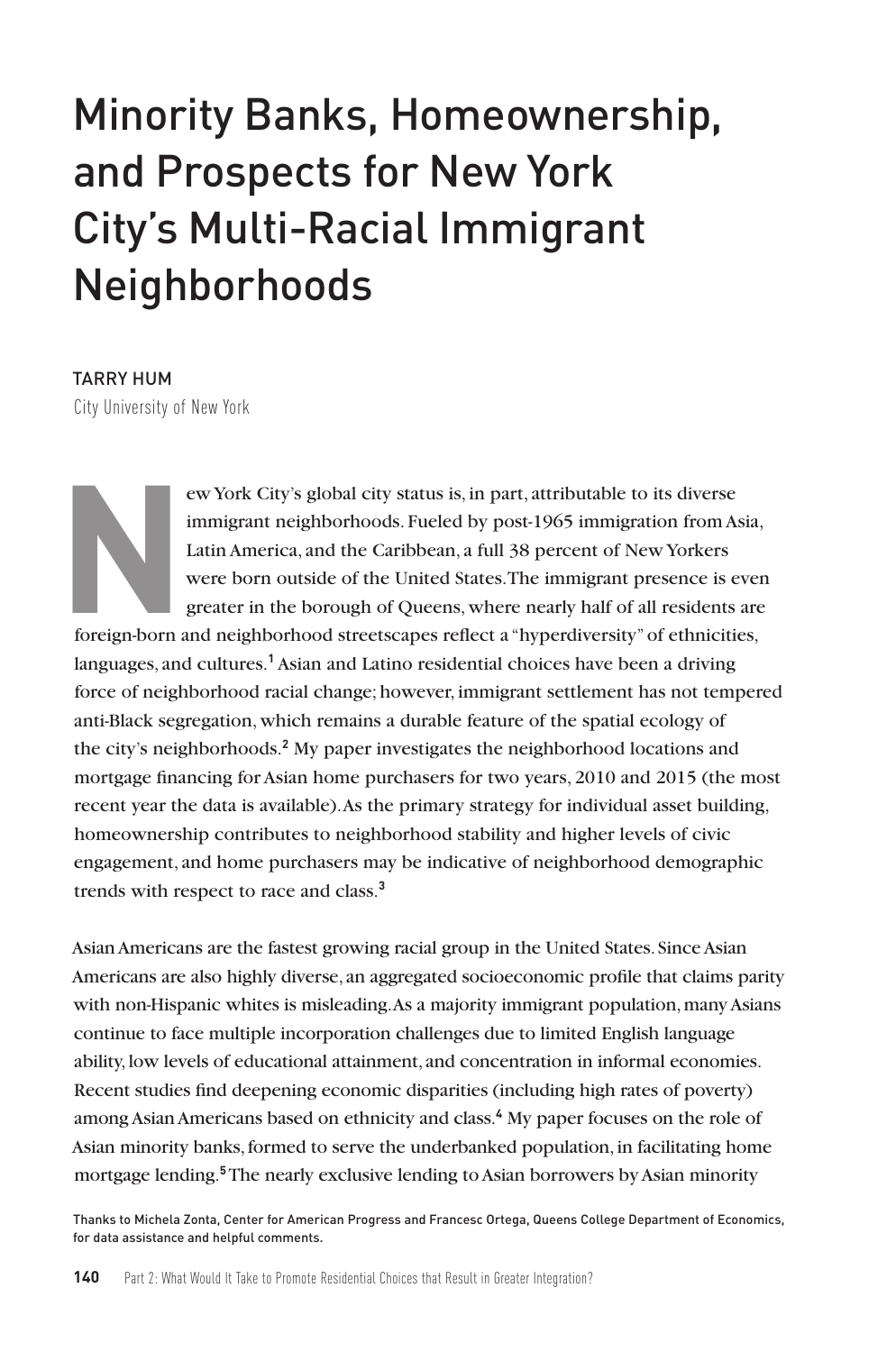banks expands the sources of credit for this population group. However, between 2010 and 2015, the share of mortgage loans originated by Asian minority banks for property purchases by Asian investors, as opposed to owner-occupants, increased significantly. This finding raises concerns about the impact of investment real estate capital on neighborhood stability, affordability, and demographic composition.

I utilize several public databases to locate New York City's multi-racial immigrant neighborhoods and examine home mortgage lending patterns and property sales prices. I focus on the role of minority financial institutions, including community banks, in originating home mortgages to Asian borrowers, both owner-occupants and investors, for residential property purchases in Queens and Brooklyn. I conclude with a discussion of the potential impacts of Asian investment capital in the city's multiracial immigrant neighborhoods.

#### **DATA AND METHODS**

The 1975 Home Mortgage Disclosure Act (HMDA) requires mortgage companies and depository institutions, such as commercial banks and credit unions, to collect and make public home mortgage loan data including applicant race and ethnicity, income level, census tract of property, lender, loan amount, and application decision. HMDA also includes an occupancy variable that differentiates between individuals buying homes for their primary residence (owner-occupied purchasers) and individuals buying homes as investments or as second or vacation homes (non-owner occupied purchasers). Although the HMDA data does not indicate whether a non-owneroccupant purchase is intended as a vacation or second home or as an investment, New York City outer borough neighborhoods are not prime locations for pieds-à-terre, so it is highly probable that most of the non-owner-occupant home purchases are for investment purposes rather than for a vacation or second home.**<sup>6</sup>**

I utilize the occupancy variable in HMDA to study the trends and impact of minority banks and investor property purchases on the prospects for neighborhood diversity and stability. New York City is a high-priced housing market, and the outer boroughs such as Brooklyn and Queens have experienced recent spikes in residential property values.**<sup>7</sup>**The share of home mortgage lending to non-owner-occupants may be an indication of rising property values and rents. Investments in residential properties may price out renters who seek to become homeowners and may also result in direct displacement of those who can no longer afford market rents.**<sup>8</sup>** For this study, I focus on first-lien home purchase mortgages for one- to four-family properties including individual condominium or cooperative units in buildings with more than four units. Finally, my paper examines trends in the average sales prices for these property types in neighborhoods with significant numbers of investor purchases. Neighborhoods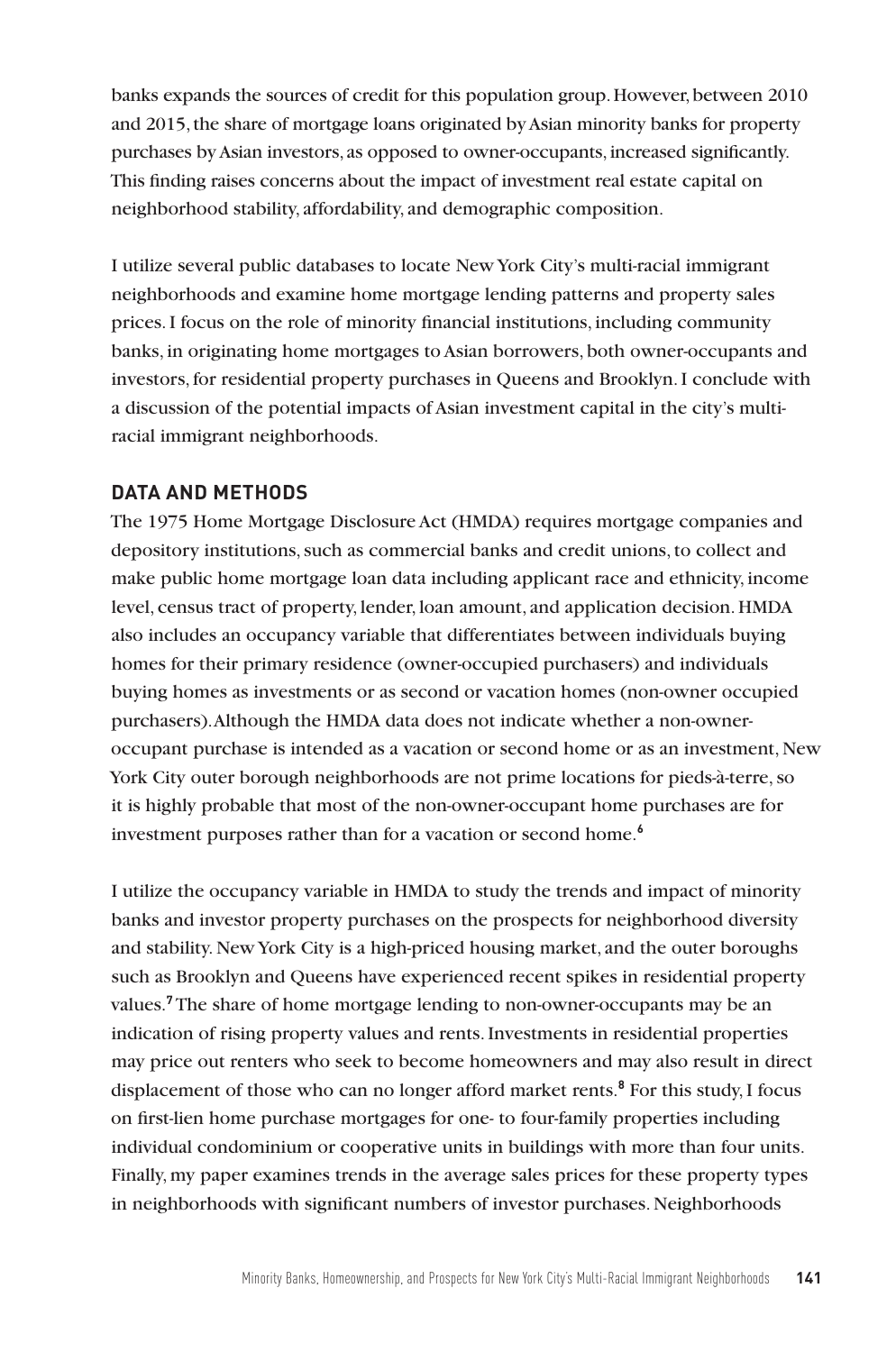with such purchases experience increased real estate speculation and prospects for socio-demographic change.

My research draws from several public databases, including the 2011–2015 American Community Survey 5-year estimates and 2010 and 2015 HMDA. On the municipal level, I utilize the New York City Department of City Planning (DCP) Neighborhood Tabulation Area (NTA) definitions and the Department of Finance sales data for 2010 and 2015 to develop a two-year profile of purchasers of one-to-four family properties by race and occupancy status (owner-occupied and investor), lending institutions, and neighborhood location. Studies on neighborhood diversity employ a typology based on the racial composition of census tracts.**<sup>9</sup>** While I similarly identify majority race and diverse or integrated tracts, I then locate these census tracts in neighborhoods based on the NYC DCP NTA definitions because neighborhoods encompass the local geography of everyday life, civic engagement, and social identity. Based on aggregating census tracts into neighborhoods, I focus on those with significant clusters of integrated and majority-minority census tracts for a deeper look at minority banks, mortgage lending and homeownership, and neighborhood diversity.

# **LOCATING NYC'S DIVERSE NEIGHBORHOODS**

I modified the census definitions in a NYU Furman Center 2012 report to categorize New York City's census tracts into three broad types—majority race (at least 70 percent of tract population is comprised of one racial group); integrated white (with at least 30 percent non-Hispanic whites and at least 20 percent of another racial group); and integrated nonwhite where non-Hispanic whites are less than 10 percent and a combination of minority groups (each at least 20 percent) comprise the largest share of the tract's population (see Table 1). Integrated (white and nonwhite) tract typologies were further categorized according to the two largest racial groups that make up the tract population.**<sup>10</sup>** While the census tract typologies are mutually exclusive, neighborhoods are typically larger spatial geographies and are defined by aggregating a number of census tracts. Therefore, the neighborhood composition may include multiple census tract typologies, and this is often the case for New York City's immigrant neighborhoods.

The majority of New York City's multi-racial neighborhoods inclusive of Asians are located in Brooklyn and Queens. These are also the neighborhoods where Asian homeownership is concentrated and where new homebuyers, especially Asians, are purchasing one- to four-family properties. Asian-white, white-Asian, and White mixed census tracts are concentrated in Brooklyn's Bensonhurst, Dyker Heights, Bay Ridge, Gravesend, Sheepshead Bay, and Bath Beach, which are largely clustered in south Brooklyn.**<sup>11</sup>** In 2013, the NYU Furman Center found that nearly all Bensonhurst's residents lived in a racially integrated census tract.**12** In Queens, Asian-white and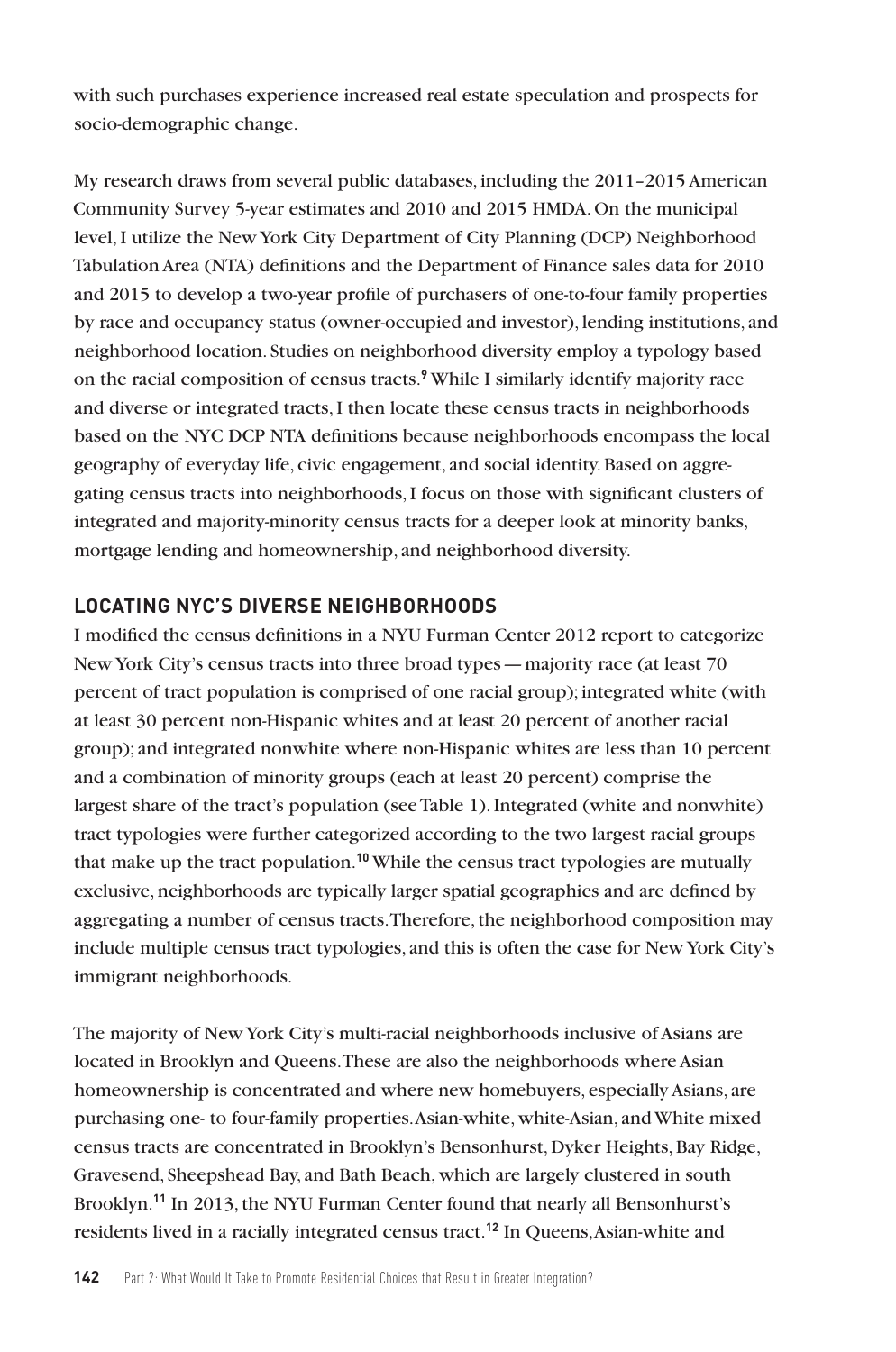|                                   |                             |                     | <b>Racial Composition</b>              |                           |                    |                           |               |           | Distribution of Census Tracts by Borough |                |                |                  |  |
|-----------------------------------|-----------------------------|---------------------|----------------------------------------|---------------------------|--------------------|---------------------------|---------------|-----------|------------------------------------------|----------------|----------------|------------------|--|
| <b>Census Typology</b>            | Num. of<br>Census<br>Tracts | Total<br>Population | <b>Non</b><br><b>Hispanic</b><br>White | <b>NH</b><br><b>Black</b> | <b>NH</b><br>Asian | <b>Hispanic</b><br>Latino | Other<br>Race | Manhattan | <b>Brooklyn</b>                          | Queens         | <b>Bronx</b>   | Staten<br>Island |  |
| <b>Majority Race Tracts</b>       |                             |                     |                                        |                           |                    |                           |               |           |                                          |                |                |                  |  |
| <b>Majority White</b>             | 464                         | 1,887,647           | 77%                                    | 3%                        | 8%                 | 10%                       | 2%            | 120       | 200                                      | 63             | 16             | 65               |  |
| <b>Majority Black</b>             | 333                         | 1,082,809           | 5%                                     | 79%                       | 3%                 | 11%                       | 3%            | 12        | 193                                      | 105            | 23             | 0                |  |
| <b>Majority Latino</b>            | 175                         | 830,411             | 8%                                     | 10%                       | 7%                 | 74%                       | 2%            | 19        | 36                                       | 54             | 65             | 1                |  |
| <b>Majority Asian</b>             | 46                          | 196,793             | 9%                                     | 3%                        | 72%                | 12%                       | 3%            | 5         | 7                                        | 34             | 0              | 0                |  |
| <b>Integrated White Tracts</b>    |                             |                     |                                        |                           |                    |                           |               |           |                                          |                |                |                  |  |
| White-Asian                       | 172                         | 627,801             | 55%                                    | 3%                        | 28%                | 11%                       | 3%            | 32        | 71                                       | 65             | 1              | 3                |  |
| White-Latino                      | 146                         | 516,661             | 56%                                    | 5%                        | 9%                 | 28%                       | 2%            | 18        | 36                                       | 55             | 25             | 12               |  |
| <b>White Mixed</b>                | 132                         | 510,358             | 33%                                    | 13%                       | 22%                | 29%                       | 3%            | 12        | 32                                       | 74             | 3              | 11               |  |
| Latino-White                      | 66                          | 277,315             | 30%                                    | 7%                        | 8%                 | 53%                       | 2%            | 11        | 10                                       | 20             | 21             | 4                |  |
| Asian-White                       | 60                          | 215,704             | 33%                                    | 2%                        | 52%                | 11%                       | 2%            | 3         | 27                                       | 30             | 0              | 0                |  |
| White-Black                       | 55                          | 184,956             | 36%                                    | 44%                       | 5%                 | 12%                       | 3%            | 5         | 44                                       | 4              | $\overline{c}$ | 0                |  |
| <b>Integrated Nonwhite Tracts</b> |                             |                     |                                        |                           |                    |                           |               |           |                                          |                |                |                  |  |
| Latino-Black                      | 192                         | 892,240             | 5%                                     | 30%                       | 3%                 | 61%                       | 2%            | 23        | 25                                       | 12             | 129            | 3                |  |
| Black-Latino                      | 142                         | 613,562             | 6%                                     | 57%                       | 3%                 | 32%                       | 2%            | 17        | 57                                       | 6              | 43             | 9                |  |
| Asian-Latino                      | 62                          | 248,902             | 9%                                     | 6%                        | 48%                | 31%                       | 6%            | 3         | 6                                        | 53             | 0              | 0                |  |
| Latino-Asian                      | 44                          | 199,715             | 9%                                     | 5%                        | 31%                | 50%                       | 4%            | 3         | 4                                        | 32             | 5              | 0                |  |
| <b>Mixed Nonwhite</b>             | 33                          | 124,928             | 6%                                     | 26%                       | 25%                | 24%                       | 20%           | $\bf 0$   | 3                                        | 27             | 3              | 0                |  |
| Asian-Black                       | 4                           | 13,130              | 7%                                     | 26%                       | 41%                | 14%                       | 12%           | 4         | $\mathbf 0$                              | $\mathbf 0$    | 0              | 0                |  |
| Black-Asian                       | $\overline{c}$              | 3,811               | 5%                                     | 32%                       | 22%                | 18%                       | 23%           | $\Omega$  | $\Omega$                                 | $\mathfrak{p}$ | $\Omega$       | $\Omega$         |  |

## Table 1: New York City Population by Census Tract Typology and Borough

Source: American Community Survey 2011–2015 5-year estimates.

white-Asian census tracts are concentrated in affluent and once-exclusive neighborhoods such as Auburndale, Douglaston, Forest Hills, and Oakland Gardens. Forest Hills' fierce resistance to the city's scattered-site housing program that sought to integrate white middle-class neighborhoods received extensive media coverage during the 1970s. Mediation by then-Mayoral appointed attorney, Mario Cuomo, resulted in a compromise that reduced the number of proposed housing units by half, with 40 percent set aside for seniors.**<sup>13</sup>**

Majority Asian tracts anchor several Asian-Latino neighborhoods including Sunset Park in Brooklyn and Elmhurst in Queens. Roger Sanjek's *The Future of Us All* chronicled the public spaces, namely the community board, where Elmhurst-Corona's majorityminority transition was negotiated during the 1980s.**<sup>14</sup>** "Quality-of-life" issues such as illegal conversions, overcrowded and strained infrastructure (including public schools, subways, and sanitation services), and the lack of youth recreational facilities continue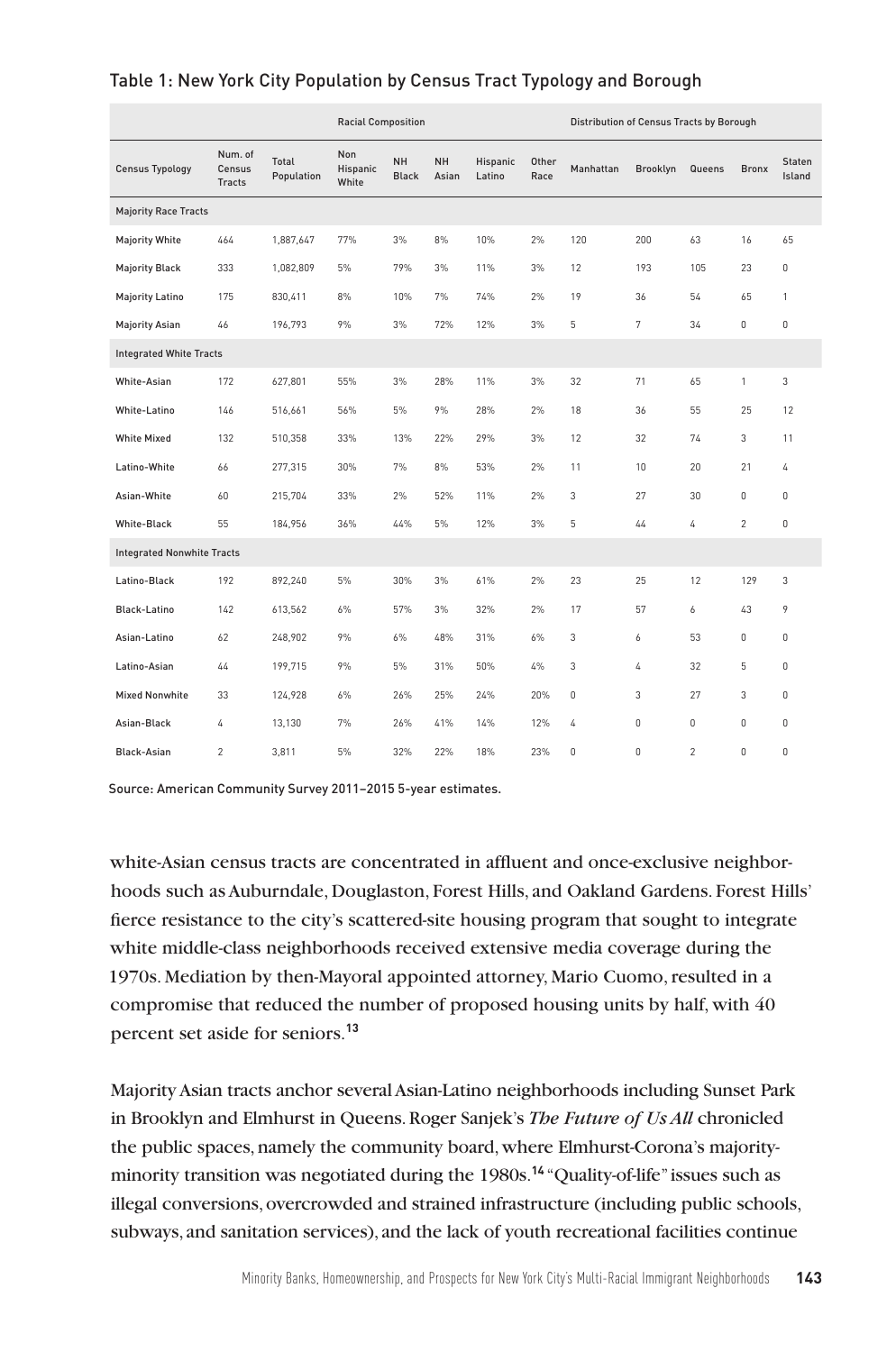to be sources of tension in Elmhurst, Corona, and Sunset Park. Most recently, a long-time Community Board 4 member was removed for her comment that bicycle lanes would no longer be necessary once President Trump deports the neighborhood's "illegals."**<sup>15</sup>**

Asian-Latino and Latino-Asian tracts are also concentrated in majority Latino neighborhoods such as Woodhaven and Jackson Heights in Queens. Jackson Heights is widely recognized as one of the world's most diverse neighborhoods.**<sup>16</sup>** The neighborhood's largely South Asian population is reflected in Indian, Bangladeshi, and Pakistani small businesses clustered around Diversity Plaza. Jackson Heights also anchors northwest Queens' small but visible Himalayan population, including Nepalis and Tibetans. The pan-Latino population includes Columbians, Ecuadorians, and Mexicans, all similarly reflected in the commercial streetscape.**<sup>17</sup>** Even though community activists thwarted a proposal to expand a Business Improvement District along Roosevelt Avenue, a major commercial corridor linking Queens' dense, multi-racial immigrant neighborhoods, real estate market pressures and rising commercial rents threatening small businesses have not abated.**<sup>18</sup>**

South Asian New Yorkers are also concentrated in the southern Queens neighborhoods of South Ozone Park and Richmond Hill, with sizable numbers of mixed nonwhite, Asian-Latino, Latino-Asian, and black-Asian census tracts. These neighborhoods make up "Little Guyana," representing the heart of New York City's Indo-Caribbean community as well as the epicenter of the 2008 foreclosure crisis for Asian New Yorkers.**<sup>19</sup>** In addition to providing assistance in multiple South Asian languages, Chhaya CDC's studies documented the prevalence of illegal conversions.

While two black-Asian census tracts are located in South Ozone Park, three of the four Asian-Black census tracts are part of Queens' concentrated African American and Afro-Caribbean middle-class neighborhoods of Jamaica Estates-Holliswood, Hollis, and Queens Village. Along with Richmond Hill, Ozone Park, and South Ozone Park, these neighborhoods are concentrated across southeast Queens with relatively high levels of Black and Asian homeownership.**<sup>20</sup>** One Asian-black census tract is part of downtown Flushing, Queens, and this tract is mostly occupied by Bland Houses, one of Flushing's two New York City Housing Authority complexes. Like many urban neighborhoods during the 1950s, Flushing's working-class African American community was destroyed by "slum clearance," a section of it razed for the city's first municipal parking lot.**<sup>21</sup>** Some residents were relocated to newly constructed public housing along the industrial waterfront.

# **MINORITY BANKS**

The United States has a long history of minority banks that formed to meet the credit needs of populations excluded from mainstream financial institutions. The Federal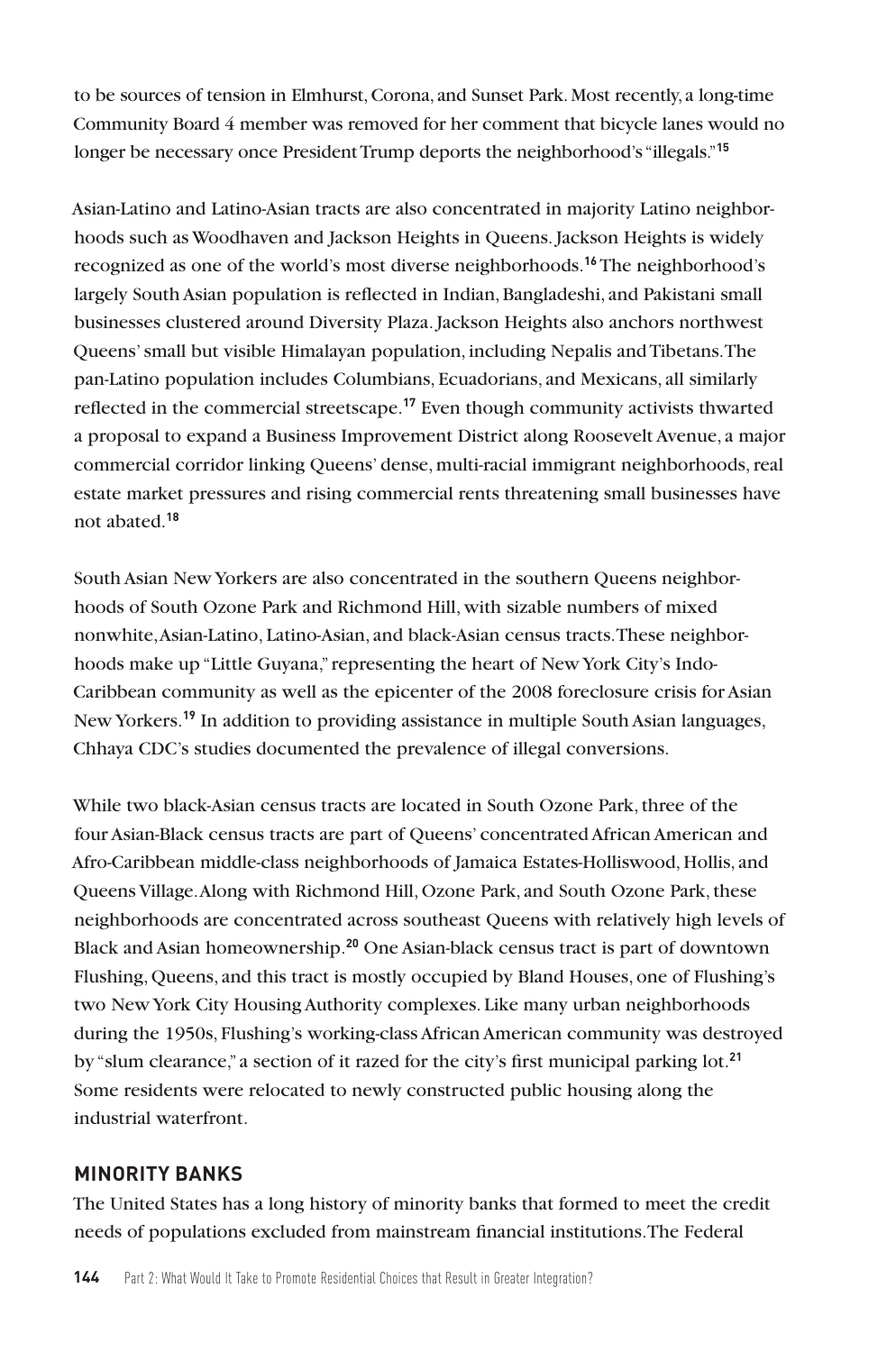Deposit Insurance Corporation (FDIC) defines a minority bank as a federally insured depository institution with 51 percent or more of the voting stock owned by minority individuals who are Black American, Asian American, Hispanic American, or Native American. Historically, minority banks were primarily Black-owned institutions, but at present Black-owned banks represent a mere 15 percent of all minority banks while nearly one in two (48 percent) are owned by Asian Americans. The statutory framework for minority banks was established by the Financial Institutions Reform, Recovery, and Enforcement Act (FIRREA) of 1989, which included a section outlining the federal government's support to preserve and promote minority ownership of insured financial institutions through its Minority Depository Institutions Program, provision of training, technical assistance, and educational programs, and efforts to preserve the minority character in the event of failing institutions.**<sup>22</sup>**

Most minority banks are community banks that make credit decisions with nonstandard data garnered through their community insider positions, local knowledge, and long-term relationships. This "special skill set" provides a competitive advantage to financial institutions that "play a crucial role to many minority communities and small businesses, *often serving as the only option for their customers.*"**23** Much of the literature on Asian minority banks emphasizes the social and cultural nature of institutional practices such as relationship banking.**<sup>24</sup>** Established to counter financial exclusion due to discrimination and linguistic and cultural barriers, minority banks serve as a "key facilitator for capital circulation" by establishing ethnic businesses, expanding the spatial boundaries of residential communities, and promoting opportunities for immigrant homeownership.**<sup>25</sup>** As a Chinese immigrant homeowner in Forest Hills explained, "major banks have trouble evaluating our credit history and sources of money."**<sup>26</sup>**

The FDIC defines community banks based not on an asset size threshold, but rather on standard lending and deposits gathering activities as well as geographic scope of operations.**<sup>27</sup>** Noncommunity banks are institutions with more than 10 percent of total assets in foreign holdings or more than 50 percent of total assets in specialty banking companies.**<sup>28</sup>** Based on this definition of a community bank, the FDIC reported at the end of 2013 that 93 percent of all FDIC-insured institutions, approximately 6,313 institutions, are community banks, with the remaining 499 institutions as noncommunity banks.**<sup>29</sup>** While all black, Native American, and multi-race banks are community banks, this is not the case for Asian and Latino minority banks, whose shares of community banks, at 88 percent and 83 percent respectively, fall below the national share (90 percent) of minority banks that qualify as community banks (see Table 2). There is only one Latino minority bank based in New York that is also a community bank– Ponce De Leon Federal Bank—and in 2015 this bank originated only two mortgages to Latino purchasers of a one- to four- family property. Transnational banks such as Banco Popular are also on the FDIC list of minority banks. Even though Banco Popular was rebranded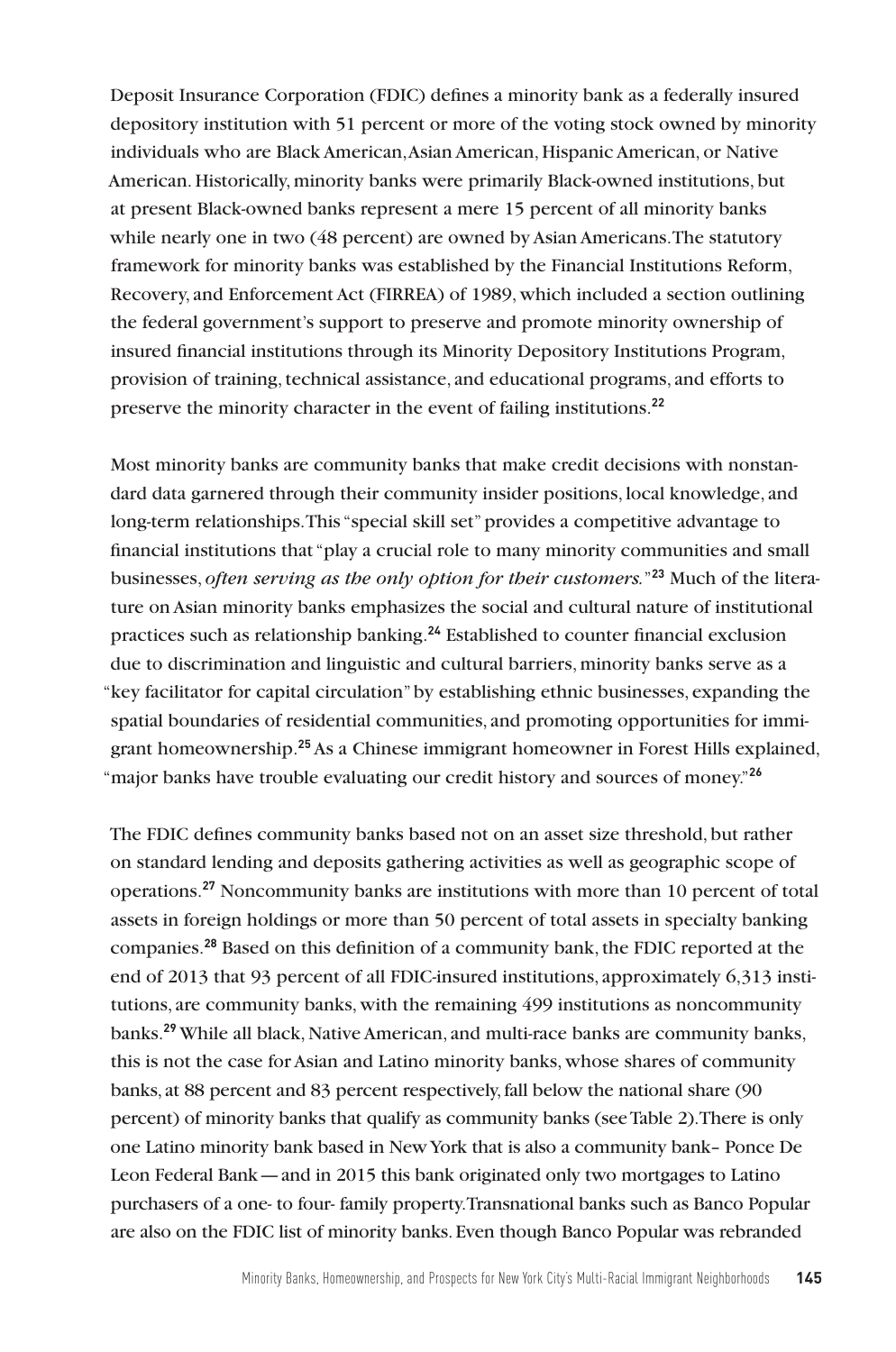| <b>Minority Banks</b> | Number | Percent | <b>Total Assets</b><br>July 13, 2016 (000s) | <b>Average Assets</b><br>[000s] | Community<br><b>Banks</b> | % Community<br><b>Banks</b> | NY-NJ HQs |
|-----------------------|--------|---------|---------------------------------------------|---------------------------------|---------------------------|-----------------------------|-----------|
| Total                 | 162    | 100%    | \$199.837.714                               | \$1,233,566                     | 146                       | 90%                         | 13        |
| Asian                 | 78     | 48%     | \$95,742.702                                | \$1,227,471                     | 69                        | 88%                         | 11        |
| Latino                | 41     | 25%     | \$95,352,089                                | \$2,325,661                     | 34                        | 83%                         |           |
| Black                 | 24     | 15%     | \$5,997.961                                 | \$249.915                       | 24                        | 100%                        |           |
| Native American       | 18     | 11%     | \$2,674.390                                 | \$148.577                       | 18                        | 100%                        | $\theta$  |
| Multi-Race            |        | 1%      | \$70.572                                    | \$70.572                        |                           | 100%                        | $\theta$  |

#### Table 2: Minority Banks by Racial Group, Total Assets, and Community Banks

Source: FDIC Minority Depository Institutions Program.

Popular Community Bank in 2012 and has numerous branches in majority Latino neighborhoods, this bank originated no home mortgages in New York City in 2015.

While Asian minority banks include transnational banks (i.e., noncommunity banks with foreign holdings), there are eleven Asian community banks established in the New York metropolitan area, including Abacus Federal Savings Bank and First American International Bank. Asian-owned banks now make up the largest segment of minority banks; however, the scope and mission of a significant number of Asian banks is to serve a transnational rather than a community-oriented market. In addition to minority banks, there are financial institutions such as mortgage companies that also originate residential mortgages. Self-described as a "full service mortgage banking entity," Summit Mortgage Bankers, Inc., serves a largely Asian American market through its main office in Flushing, Queens.**<sup>30</sup>** With a focus on the majority immigrant population, these minority banks and lending institutions offer an additional option for Asian Americans not typically available to other borrowers.

# **PROFILE OF NEW YORK CITY HOME PURCHASERS BY RACE AND OCCUPANCY STATUS**

In 2010, lenders originated about 29,000 first-lien home mortgages to purchasers of one- to four-family properties including condominiums and cooperative apartments in New York City. Although far below the loan volumes in the years preceding the 2008 foreclosure crisis, the number of home purchase mortgages did increase by 10 percent to about 32,000 mortgages in 2015. The pre-2008 foreclosure crisis peak year for New York City home mortgage lending was 2004, when nearly 60,000 mortgage loans were originated for a one- to four-family property purchase. The volume of residential mortgage originations in 2015 represents only 54 percent of this peak year loan volume (see Table 3). There are notable racial differences in mortgage lending in the post-crisis period, particularly for Asians, who have rebounded most strongly with a 2015 loan volume at 80 percent of the 2004 peak year. We will see that the rebound for Asian borrowers is driven by loan originations to finance investor property purchases.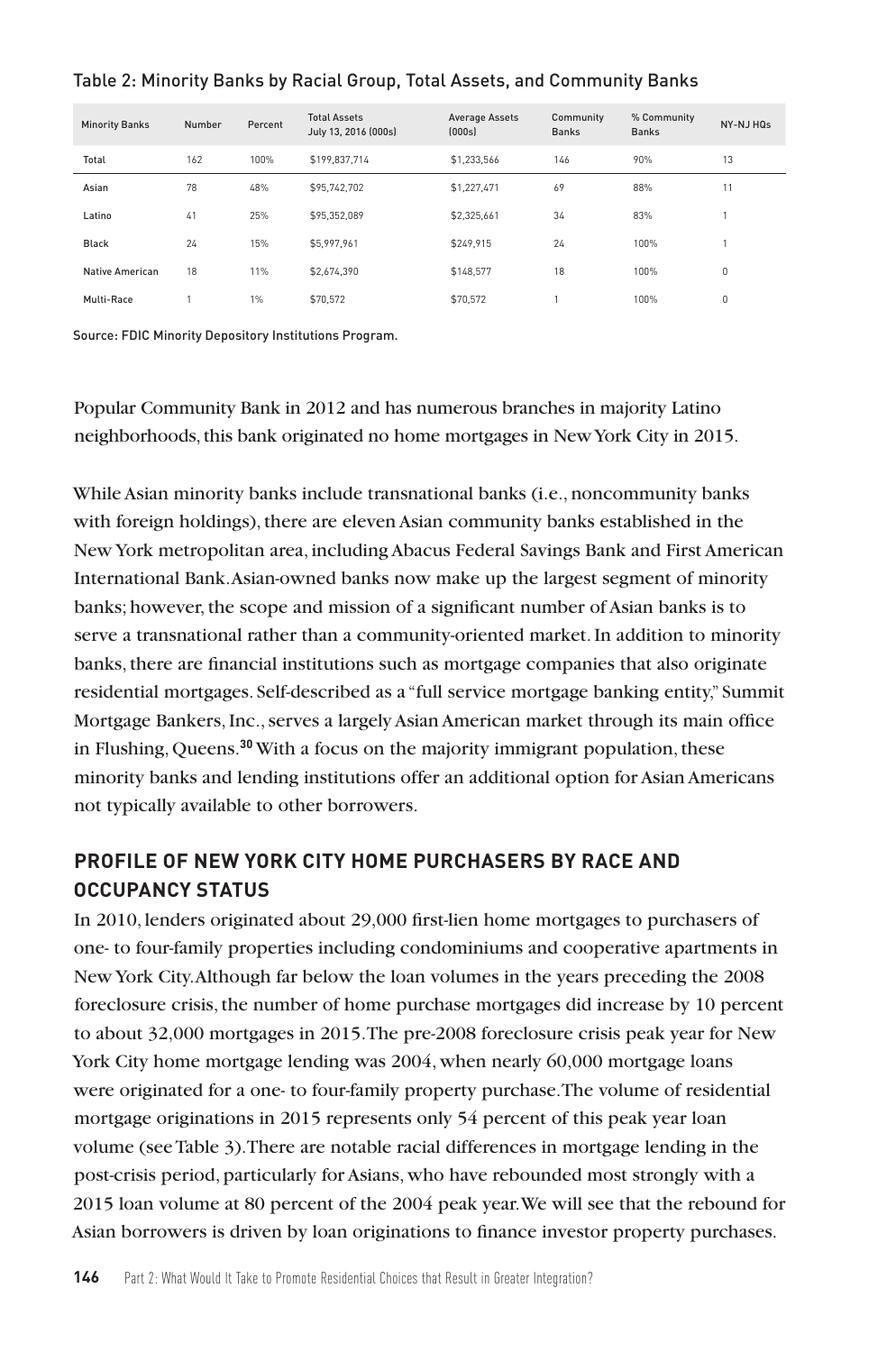#### Table 3: Mortgage Originations for 1- to 4-Family Property Purchase in 2004 and 2015

|                    | Peak Year 2004 | % Loans by Race<br>Group 2004 | 2015   | % Loans by Race<br>Group 2015 | Difference in Loan<br>Volume | % Peak Year Loans |
|--------------------|----------------|-------------------------------|--------|-------------------------------|------------------------------|-------------------|
| Total              | 59.659         | 100%                          | 32,127 | 100%                          | $-27,532$                    | 54%               |
| Non Hispanic White | 26,105         | 44%                           | 14,812 | 46%                           | $-11,293$                    | 57%               |
| Asian              | 9,862          | 17%                           | 7.880  | 25%                           | $-1,982$                     | 80%               |
| Black              | 8.801          | 15%                           | 2.545  | 8%                            | $-6,256$                     | 29%               |
| Latino             | 6,886          | 12%                           | 2,375  | 7%                            | $-4,511$                     | 34%               |
| Other              | 290            | 0.5%                          | 176    | 1%                            | $-114$                       | 61%               |
| No Information     | 7,715          | 13%                           | 4,339  | 14%                           | $-3,376$                     | 56%               |

Source: NYU Furman Center 2011b and 2015 Home Mortgage Disclosure Act Data.

In contrast, 2015 residential mortgage lending to blacks and Latinos is well below the peak year levels: black and Latino borrowers received only 8 percent and 7 percent, respectively, of the mortgage loans originated in 2015.

If borrowers are differentiated based on occupancy status, it is evident that the recent increase in home mortgage loans between 2010 and 2015 is due to the growth of lending to investor borrowers. While the overwhelming majority of home mortgages in 2010 and 2015 were for owner-occupants, in 2015, the number of loans to investors more than doubled to 4,775 mortgage loans (see Table 4). Moreover, the local geography of investor purchases expanded. In 2010, nearly one in two investor mortgages was for a property in Manhattan. This was not the case for 2015, as the volume of mortgages for investor purchases in the outer boroughs of Brooklyn and Queens increased dramatically, with the largest number in Queens. Even though owneroccupants remain the dominant type of borrower, the number of mortgage loans to owner-occupants declined slightly in Brooklyn and Queens in 2015.

While the total volume of home mortgage loans to New Yorkers increased from 2010 to 2015, this was not the case for black borrowers, whose numbers of home mortgage loans declined by 15 percent (see Table 5). Among the racial groups that experienced an increase in home mortgage loans, the increases were uneven, with Latinos at a nominal 5 percent while loans to Asian borrowers increased by 21 percent. The racial profile of borrowers who financed the purchase of a one- to four-family property with a mortgage in New York City remained consistent in 2010 and 2015: about 45 percent were non-Hispanic white, 25 percent were Asian, and Latinos and Blacks comprised 10 percent or less.

Asian borrowers drove the dramatic increase in investor mortgage loans for purchasing one- to four-family properties in 2015. In 2010, investor borrowing accounted for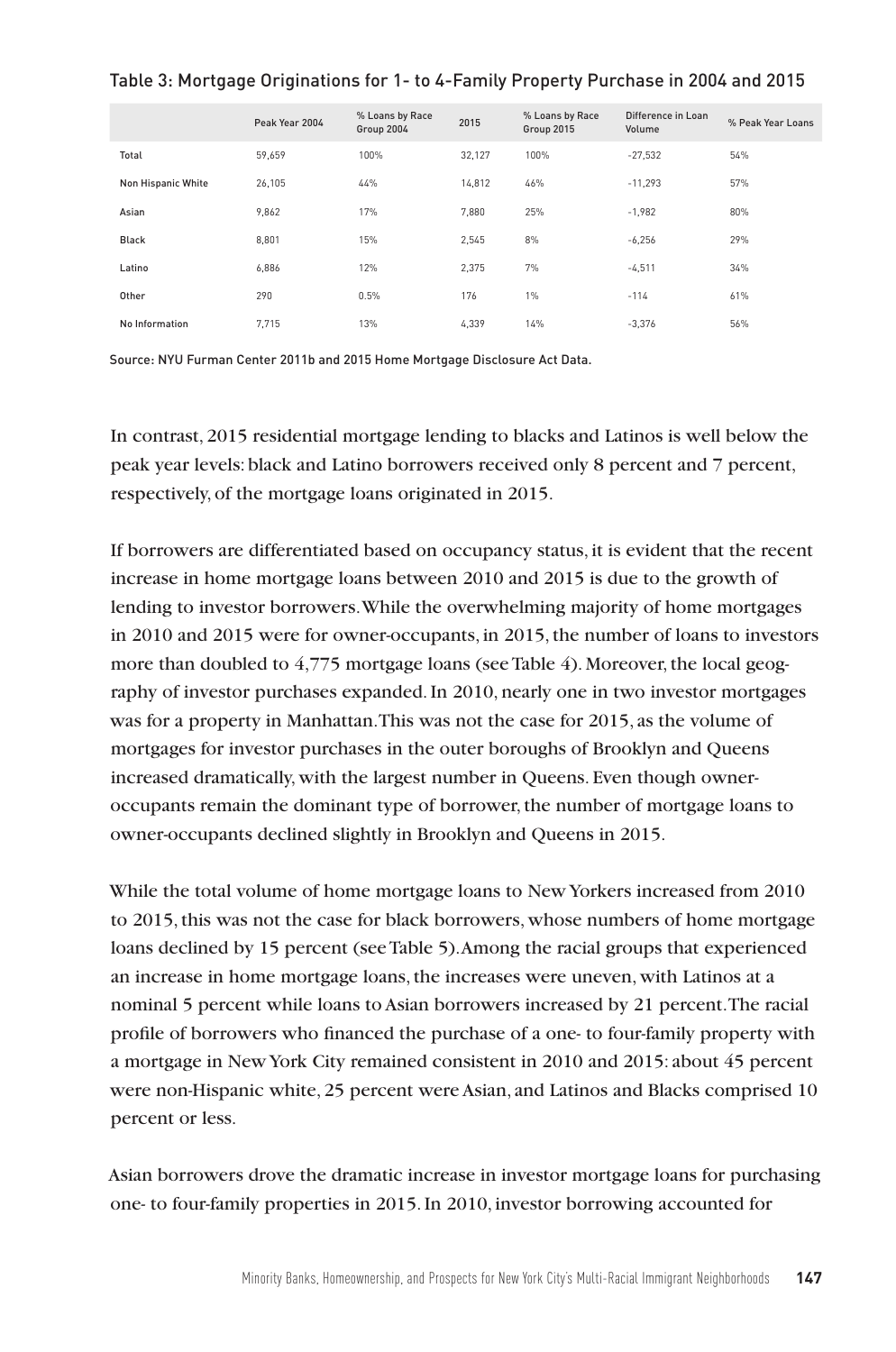## 2010 2015 Change 2010-2015 Owner-Occupied Investor Total Owner-Occupied Investor Total Owner-Owner-<br>Occupied Investor Total New York City 27,036 2,195 29,266 27,328 4,775 32,127 1% 118% 10% Manhattan 6,285 1,013 7,316 6,794 1,376 8,177 8% 36% 12% Brooklyn 7,449 500 7,956 6,780 1,319 8,105 -9% 164% 2% Queens 8,861 518 9,387 8,565 1,567 10,139 -3% 203% 8% Bronx 2,025 71 2,096 2,103 215 2,321 4% 203% 11%

Staten Island 2,416 93 2,511 3,086 298 3,385 28% 220% 35%

# Table 4: Mortgage Originations for 1- to 4-Family Property Purchase Secured by 1st Lien

Source: 2010 and 2015 Home Mortgage Disclosure Act Data

less than 10 percent of total originated home mortgages, of which the majority were secured by non-Hispanic white investors. This profile changed in 2015, when the number of investor loans more than doubled and loans to Asian borrowers exceeded the number of loans to non-Hispanic white borrowers. In fact, among Asian borrowers in 2015, loans to investors represent more than one-fifth (22 percent) of total home mortgage loans for one- to four-family properties, which is the highest share of loans to non-owner-occupants for all racial groups. The spike in investor purchases results from several trends related both to the migration of a sizable middle and upper middle class Asian population and to an influx of Chinese real estate investment capital, from sources ranging from transnational corporations to individuals.**<sup>31</sup>**

In 2015, a comparable number of mortgages for one- to four-family properties were made to Asian investors (1,760 loans) and non-Hispanic white investors (1,682), but there is a significant geographic difference in that 56 percent of the properties mortgaged by Asian investors were in Queens, compared to only 14 percent for non-Hispanic white investors. The concentration of Asian investor purchases in Queens portends continued Asian population growth, but increased investments raise property values and rents and may therefore have consequences for neighborhood integration and stability.

The median income for non-Hispanic white home purchasers exceeds the median incomes of Asian, Latino, and black home purchasers in 2010 and 2015. Generally, the median income of investor borrowers is greater than that of owner-occupant borrowers, with the exception of Asian investors in 2015 (see Table 6). In addition to banks, credit unions, and nonbank mortgage companies, minority banks present another source of capital for Asian borrowers. The median income of Asian investors in 2015 is \$87,000, which is significantly lower than the median income of non-Asian investors as well as co-ethnic borrowers purchasing a one- to four-family property for a primary residence.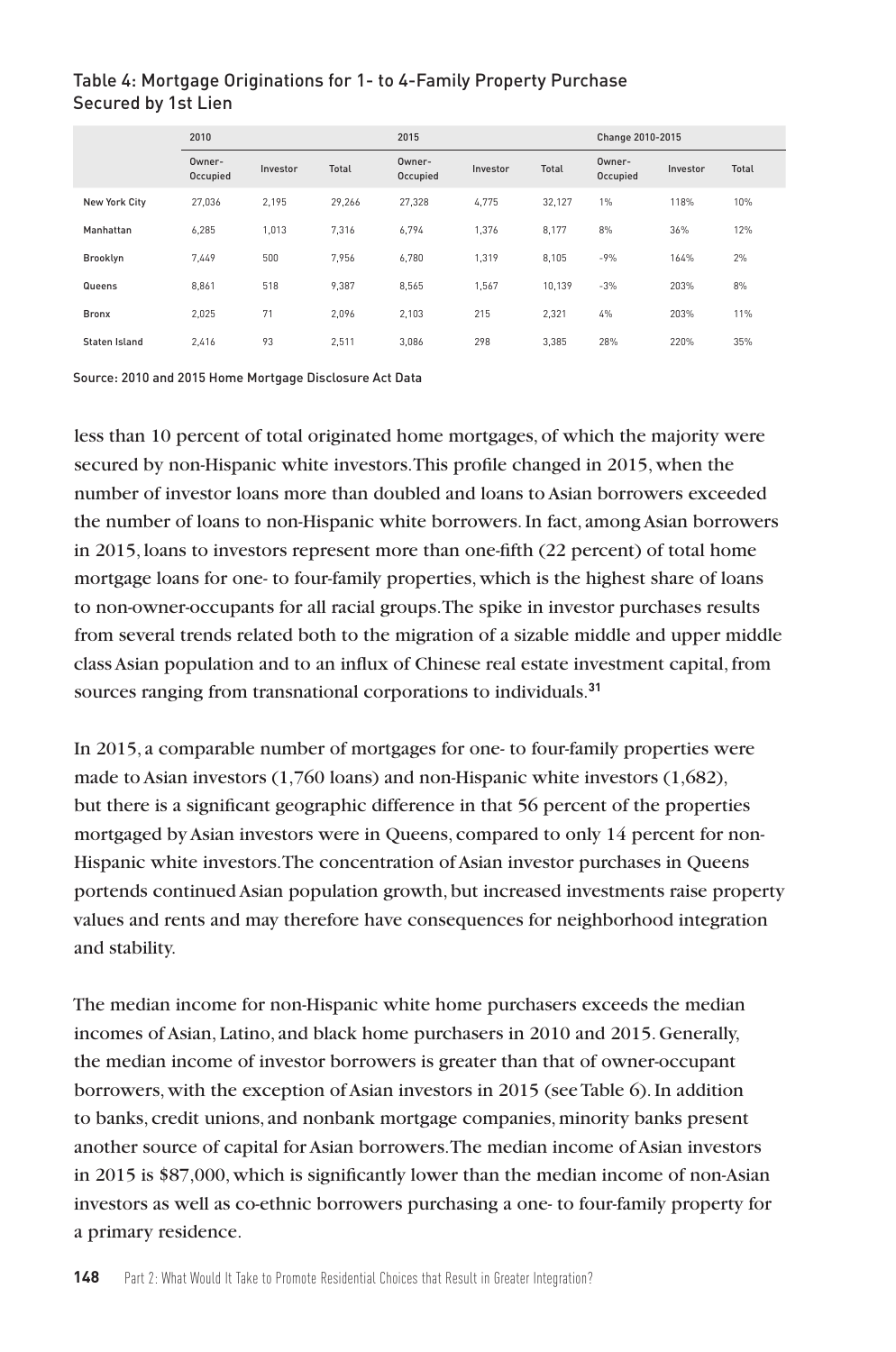|                    | 2010               |          |        | 2015               |          |        | Change 2010-2015   |          |        |
|--------------------|--------------------|----------|--------|--------------------|----------|--------|--------------------|----------|--------|
|                    | Owner-<br>Occupied | Investor | Total  | Owner-<br>Occupied | Investor | Total  | Owner-<br>Occupied | Investor | Total  |
| Total              | 27.036             | 2.195    | 29.266 | 27.328             | 4.775    | 32.127 | 1%                 | 118%     | 10%    |
| Non Hispanic White | 12.018             | 1.046    | 13.068 | 13.128             | 1.682    | 14,812 | 9%                 | 61%      | 13%    |
| Asian              | 5.989              | 539      | 6.531  | 6.120              | 1.760    | 7,880  | 2%                 | 227%     | 21%    |
| Black              | 2.950              | 59       | 3.010  | 2.457              | 87       | 2.545  | $-17%$             | 47%      | $-15%$ |
| Latino             | 2.190              | 75       | 2.266  | 2.239              | 134      | 2.375  | 2%                 | 79%      | 5%     |

# Table 5: First-Lien Mortgage Originations for 1- to 4-Family Property Purchase by Race Group

Source: 2010 and 2015 Home Mortgage Disclosure Act Data.

There are several reasons why Asian investor borrowers with exceptionally modest incomes are able to secure mortgages to finance investment property purchases. One reason is that Asian minority banks offer niche products such as the post-2008 reduced-documentation loans also called "portfolio loans." While portfolio loans do not require tax returns, they may require as much as a 50 percent down payment as well as proof that a borrower can cover closing costs and has reserves in the bank.**<sup>32</sup>** Lenders typically keep portfolio loans on their books rather than securitizing and selling them in the secondary mortgage market. Established in 1999 in Sunset Park, a majority Latino-Asian neighborhood in southwest Brooklyn, First American International Bank (FAIB) is a Chinese community bank also designated as a Community Development Financial Institution (CDFI); it offers reduced document portfolio loans with different down payment thresholds by borrower type.**<sup>33</sup>** For an owner-occupant borrower, FAIB requires a down payment of 35–40 percent; for an investor borrower, the minimum is 45 percent. FAIB services these reduced document portfolio loans in-house.

The 2014 Manhattan District Attorney's indictment of Abacus Federal Savings Bank for mortgage fraud provides further insight on the practices that may account for the modest median income of Asian investors.**<sup>34</sup>** The indictment listed numerous counts of falsifying business records in the form of gift letters toward the purchase of residential properties. In two cases involving properties in Flushing, Queens, gift letters exceeded \$300,000. An explanation for the modest median income of Asian investors is that these practices enable borrowers to provide sizable down payments in cash, which reduces the loan-to-value ratio.

In 2010, Asian financial institutions made about 1,600 loans to Asian borrowers for the purchase of a one- to four-family home as a primary residence in New York City. These loans represent 27 percent of all mortgages originated for Asian owner-occupant borrowers. Notably, the sources of these mortgages are largely from a handful of Asian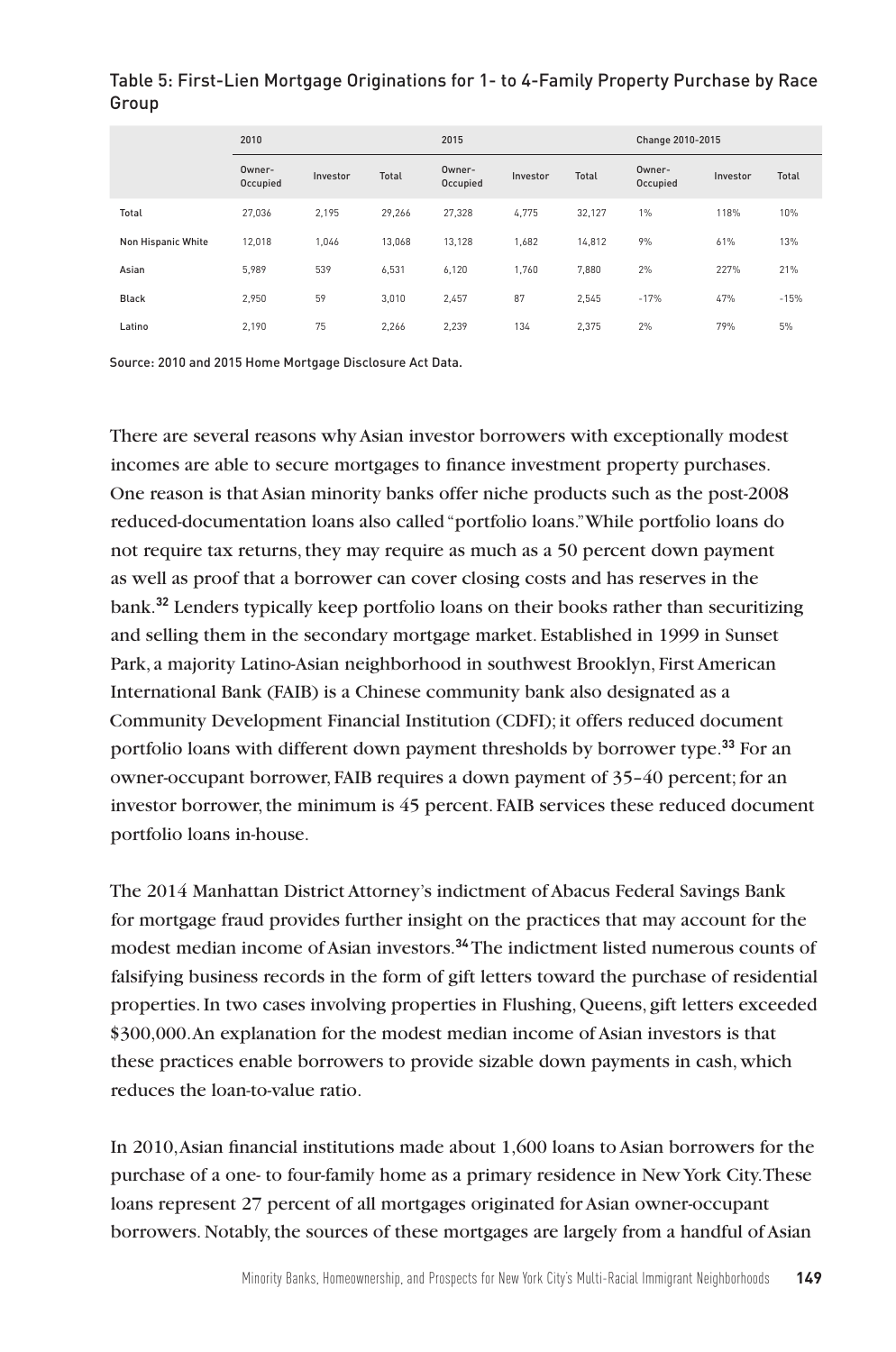#### Table 6: Median Applicant Income and Loan Amount by Race and Occupancy Status

|                       | 2010          |                           |                           |                |                           |                           | 2015          |                           |                           |                |                           |                           |
|-----------------------|---------------|---------------------------|---------------------------|----------------|---------------------------|---------------------------|---------------|---------------------------|---------------------------|----------------|---------------------------|---------------------------|
|                       | Investors     |                           |                           | Owner-Occupied |                           |                           | Investors     |                           |                           | Owner-Occupied |                           |                           |
| App. Race             | Num.<br>Loans | App.<br>Inc.<br>$[000]$ s | Loan<br>Amt.<br>$[000]$ s | Num.<br>Loans  | App.<br>Inc.<br>$[000]$ s | Loan<br>Amt.<br>$[000]$ s | Num.<br>Loans | App.<br>Inc.<br>$[000]$ s | Loan<br>Amt.<br>$[000]$ s | Num.<br>Loans  | App.<br>Inc.<br>$[000]$ s | Loan<br>Amt.<br>$[000]$ s |
| Non Hispanic<br>White | 1.046         | \$238                     | \$368                     | 12.018         | \$114                     | \$364                     | 1.682         | \$251                     | \$463.5                   | 13.128         | \$136                     | \$432                     |
| Asian                 | 539           | \$131                     | \$353                     | 5.891          | \$85                      | \$319                     | 1.760         | \$87                      | \$420                     | 6.120          | \$96                      | \$378                     |
| Latino                | 75            | \$158                     | \$330                     | 2.190          | \$81                      | \$332                     | 134           | \$131                     | \$407.5                   | 2,239          | \$92                      | \$373                     |
| Black                 | 59            | \$118                     | \$282                     | 2,950          | \$80                      | \$342                     | 87            | \$111                     | \$315                     | 2,457          | \$91                      | \$396                     |

Source: 2010 and 2015 Home Mortgage Disclosure Act Data.

financial institutions, including Summit Mortgage Bankers, Inc. In 2015, the relatively modest share of home mortgages made by Asian financial institutions declined to only 15 percent of all mortgages secured by Asian owner-occupant borrowers. Notably, the drop in mortgage originations by Abacus Federal Savings Bank is quite steep (from 330 plus loans to only 3) and may be explained by the highly publicized Manhattan District Attorney's indictment and subsequent criminal trial in 2015 charging the bank of fraudulent practices such as falsification of loan documents including employment verification and income.**<sup>35</sup>**

While the volume of home mortgage lending by Asian financial institutions to Asian owner-occupant borrowers declined by 43 percent between 2010 and 2015, this was not the case for loans to Asian investors. As in 2010, Asian financial institutions continued to be a key source of financing for investors purchasing one- to four-family properties and originated 26 percent of all mortgages to investors in 2015. This represents a notably greater share than their lending to Asian owner-occupant borrowers at 15 percent. Minority community banks such as First American International Bank (FAIB) were top lenders to Asian investors in both 2010 and 2015. In fact, FAIB made more loans to Asian investor borrowers for one- to four-family residential properties than CTBC BK Corp. and East West Bank, two transnational banks with local branches in New York City neighborhoods with large Chinese immigrant populations.

A final observation is that nearly a third of all investor loans originated by Asian lenders were to borrowers who did not provide information about their race and ethnicity. For a significant number of Asian lenders, including Cathay Bank, BCB Community Bank, United Orient Bank, and local community banks such as Abacus Federal Savings Bank and Amerasia Bank, the number of loans originated to investor borrowers who did not provide information about their race and ethnicity exceeds the number of loans originated to Asian investors. Lenders are required to record the race and ethnicity of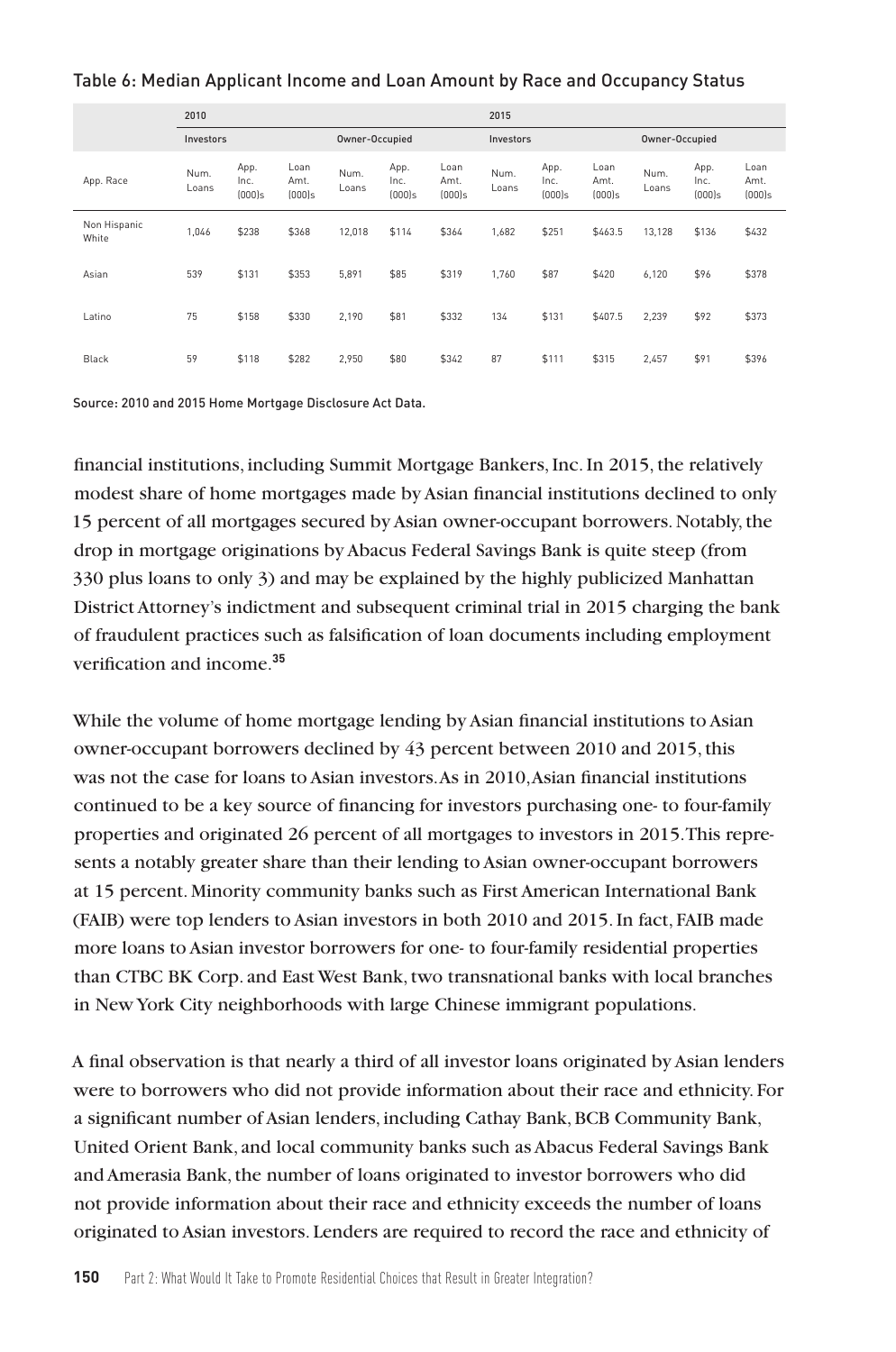|                               | 2015 Asian 1-4 Family Purchase |                            | 1 Family House      |                                               |                                              | 2 Family House                                |                                              | 3 Family House                                |                                              |
|-------------------------------|--------------------------------|----------------------------|---------------------|-----------------------------------------------|----------------------------------------------|-----------------------------------------------|----------------------------------------------|-----------------------------------------------|----------------------------------------------|
| Neighborhood                  | Asian<br>Investor<br>Loans     | Total<br>Mortgage<br>Loans | % Investor<br>Loans | $10 - 15$<br><b>Differential</b><br>$(000)$ s | Avg. Sales<br><b>Price 2015</b><br>$[000]$ s | $10 - 15$<br><b>Differential</b><br>$[000]$ s | Avg. Sales<br><b>Price 2015</b><br>$[000]$ s | $10 - 15$<br><b>Differential</b><br>$[000]$ s | Avg. Sales<br><b>Price 2015</b><br>$[000]$ s |
| Integrated White-Asian        |                                |                            |                     |                                               |                                              |                                               |                                              |                                               |                                              |
| College Point,<br>Queens      | 64                             | 116                        | 55%                 | \$159                                         | \$621                                        | \$166                                         | \$724                                        | \$86                                          | \$725                                        |
| Dyker Heights,<br>Brooklyn    | 44                             | 97                         | 45%                 | \$224                                         | \$831                                        | \$420                                         | \$1.094                                      | \$404                                         | \$1.119                                      |
| Bayside, Queens               | 54                             | 173                        | 31%                 | \$137                                         | \$761                                        | \$266                                         | \$1,012                                      | \$288                                         | \$1,050                                      |
| Bensonhurst.<br>Brooklyn      | 82                             | 304                        | 27%                 | \$201                                         | \$817                                        | \$222                                         | \$886                                        | \$226                                         | \$982                                        |
| <b>Integrated Asian-White</b> |                                |                            |                     |                                               |                                              |                                               |                                              |                                               |                                              |
| Flushing,<br>Queens           | 94                             | 227                        | 41%                 | \$170                                         | \$760                                        | \$214                                         | \$922                                        | \$207                                         | \$982                                        |
| Integrated Latino-Asian       |                                |                            |                     |                                               |                                              |                                               |                                              |                                               |                                              |
| Sunset Park.<br>Brooklyn      | 62                             | 82                         | 76%                 | \$561                                         | \$1,099                                      | \$330                                         | \$1,016                                      | \$471                                         | \$1,080                                      |
| Corona, Queens*               | 75                             | 136                        | 55%                 | \$151                                         | \$557                                        | \$195                                         | \$667                                        | \$118                                         | \$792                                        |
| Elmhurst.<br>Queens           | 66                             | 184                        | 36%                 | \$151                                         | \$634                                        | \$201                                         | \$785                                        | \$90                                          | \$924                                        |
| Woodhaven.<br>Queens          | 44                             | 140                        | 31%                 | \$86                                          | \$408                                        | \$123                                         | \$516                                        | \$157                                         | \$580                                        |

#### Table 7: Investor Loans and Average Sales Prices in Select Neighborhoods

\*Includes North Corona

Source: 2015 Home Mortgage Disclosure Act Data and NYC Department of Finance Data 2010 and 2015.

loan applicants, but when an application is made via mail, telephone, or the Internet and the applicant fails to provide this information, the lender indicates the information was not provided. It is highly likely these borrowers are Asian because Asian financial institutions lend almost exclusively to co-ethnics, and this would mean that Asian lenders provided the financing for 39 percent of the mortgages for Asian investors compared to 15 percent for Asian owner-occupant borrowers in 2015.

# **NEIGHBORHOOD PROPERTY SALES AND ASIAN INVESTOR PURCHASES**

Real estate investments in New York City's multi-racial neighborhoods increase the value of homeowner equity and contribute to rising property values and residential rents. While property owners benefit, rising market prices make the cost of homeownership prohibitive for many, including immigrants whose initial settlement catalyzed the neighborhood's revitalization. In 2015, the number of neighborhoods with significant Asian investments in residential properties includes majority white-Asian neighborhoods in Queens such as Bayside and College Point, and Bensonhurst and Dyker Heights in Brooklyn. Notably, Asian investor purchases were also significant in Latino-Asian neighborhoods including Elmhurst, Queens, and Sunset Park, Brooklyn as well as in the majority Latino neighborhoods of Corona, North Corona, and Woodhaven, Queens. Flushing continues to serve as an epicenter of Asian capital, with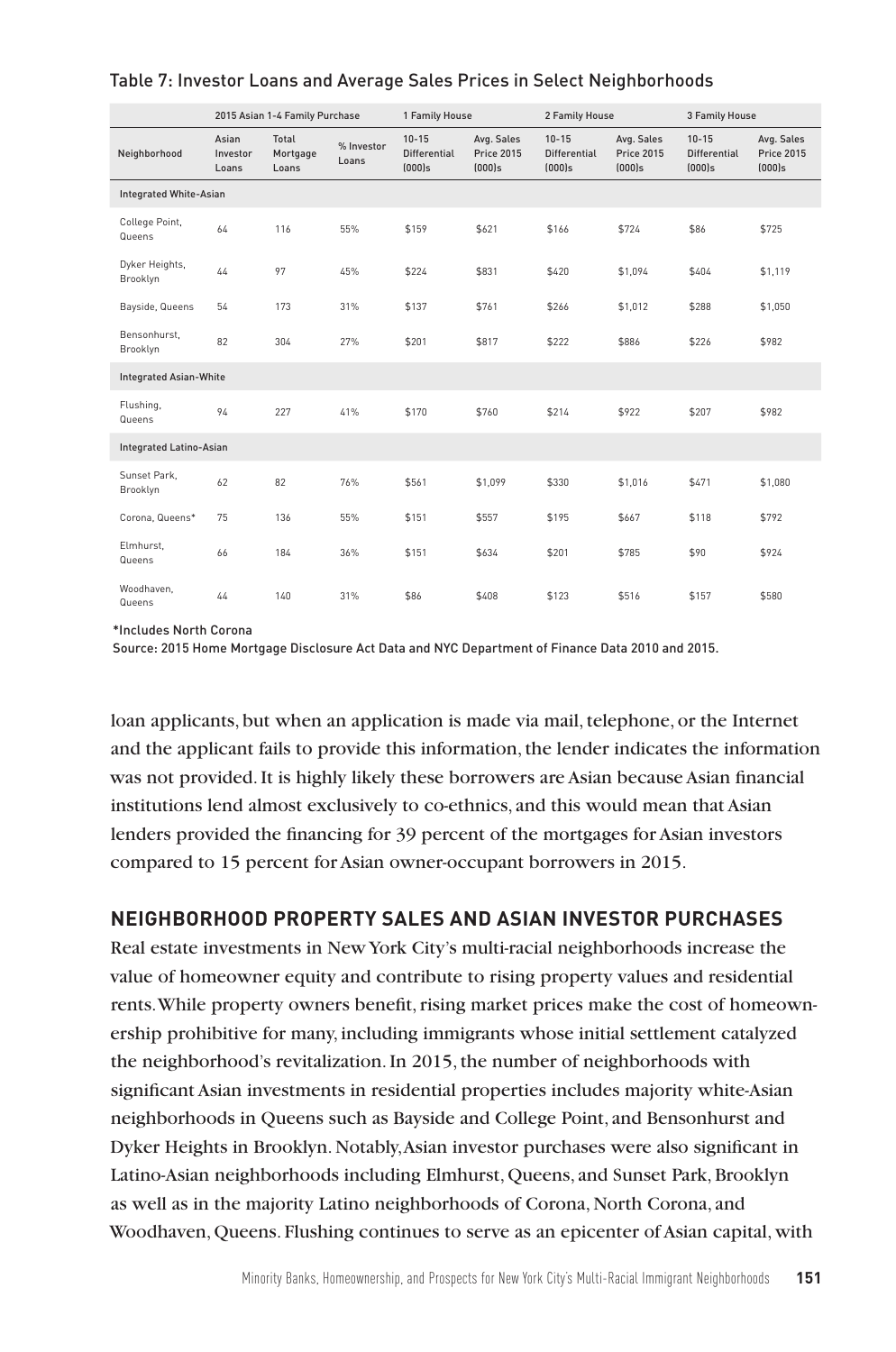a high number of property purchases particularly among investors. For a number of neighborhoods including Sunset Park, Corona, and Dyker Heights, investors represent the majority of Asian home purchasers.

#### **CONCLUSION**

Minority banks provide a key source of credit, especially for Asians who may not qualify for conventional loans. However, minority banks also play a significant role in financing mortgages for investor purchases. In multi-racial immigrant neighborhoods, particularly in Brooklyn and Queens, the growing presence of Asian investment capital contributes to two trends: rising property prices that are prohibitive for prospective low- and moderate-income purchasers and which place renters at risk of displacement; and illegal conversions as homeowners (both owner-occupants and investors) are incentivized to subdivide their property to make mortgage payments or exploit the outstanding demand for affordable housing. In New York City's tight housing market, these trends may destabilize neighborhoods and facilitate transformative change in a neighborhood's race and class composition.

## **Bibliography**

- Barbanel, Josh. 2016. "New York City Property Values Surge." *Wall Street Journal,* January 15.
- Board of Governors of the Federal Reserve System. 2011. "The Mortgage Market in 2010: Highlights from the Data Reported under the Home Mortgage Disclosure Act." *Federal Reserve Bulletin* 97, no. 6: 1–60. https://www.federalreserve.gov/ pubs/bulletin/2011/pdf/2010\_HMDA\_final.pdf (accessed March 8, 2017).
- Chamoff, Lisa. 2013. "Reduced Documentation and Other Mortgage Loans." *Newsday,* January 3.
- Chhaya Community Development Corporation. 2009. "Fifty Percent of Homes in Pre-Foreclosure Are Owned by South Asian Immigrants in Sections of New York City." Press Release. www.guidestar.org/ViewEdoc.aspx?eDocId=2029242&appro ved=True (accessed March 8, 2017).

Chu, Peter. 2017. "'The Best Coffee in Flushing' Shuts Down." *World Journal,* March 1.

- Colon, David. 2017. "Queens Community Board Member Promises Bike Lanes Won't Be Needed Once Trump Gets Rid of Immigrants." *Gothamist*, March 1. http:// gothamist.com/2017/03/01/queens\_bike\_lane\_trump.php (accessed March 8, 2017).
- Dymski, Gary, and L. Mohanty. 1999. "Credit and Banking Structure: Insights from Asian and African-American Experience in Los Angeles." *American Economic Review Papers and Proceedings* 89, no. 2: 362–66.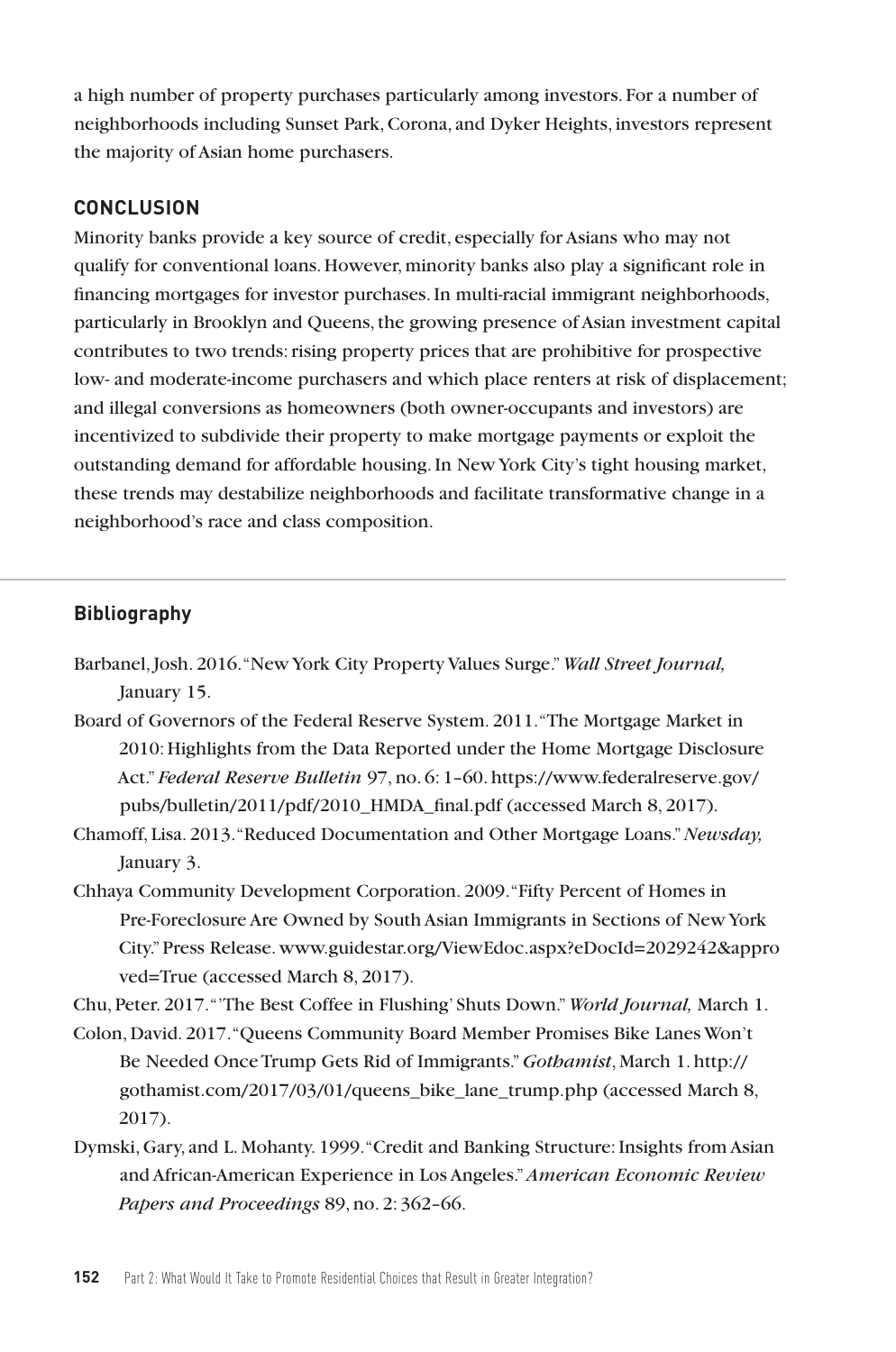- FDIC (Federal Deposit Insurance Corporation). 2002. "Policy Statement Regarding Minority Depository Institutions." 67 Fed. Reg. 18620. https://www.fdic.gov/regulations/laws/rules/5000–2600.html#fdic5000policyso (accessed March 8, 2017).
- — —. 2012. "Community Banking Study 2012." https://www.fdic.gov/regulations/ resources/cbi/report/cbi-full.pdf (accessed March 8, 2017).
- — —. 2014. "Minority Depository Institutions: Structure, Performance, and Social Impact." *FDIC Quarterly* 8, no. 3: 33–63.
- — —. "FDIC Definition of Minority Depository Institution Program." https://www. fdic.gov/regulations/resources/minority/MDI\_Definition.html (accessed March 8, 2017).
- Feng, Stevenson E. 2016. "Small Investors Join China's Tycoons." *New York Times,* December 11.
- Flores, Ronald J.O., and Arun Peter Lobo. 2013. "The Reassertion of a Black/Non-Black Color Line: The Rise in Integrated Neighborhoods Without Blacks in New York City, 1970–2010." *Journal of Urban Affairs*, 35, no. 3: 255–392.
- Guo, Jeff. 2016. "The Staggering Difference Between Rich Asian Americans and Poor Asian Americans." *The Washington Post,* December 20.
- Immergluck, Dan, and Geoff Smith. 2003. "Measuring Neighborhood Diversity and Stability in Home-Buying: Examining Patterns by Race and Income in a Robust Housing Market." *Journal of Urban Affairs* 25, no. 4: 473–91.
- Independent Community Bankers of America. 2012. "A Guide to Minority Banks." http://docplayer.net/14147314-A-guide-to-minority-banks.html (accessed March 8, 2017).
- Kasinitz, Philip, Mohamad Bazzi, and Randal Doane. 1998. "Jackson Heights, New York." *Cityscape* 4, no. 2: 161–77.
- Li, Wei, Gary Dymski, Yu Zhou, Maria Chee, and Carolyn Aldana. 2002. "Chinese-American Banking and Community Development in Los Angeles County." *Annals of the Association of American Geographers,* 92, no. 4: 777–796

Miyares, Ines M. 2004. "From Exclusionary Covenant to Ethnic Hyperdiversity in Jackson Heights, Queens." *The Geographical Review* 94, no. 4: 462–83.

- Morgenson, Gretchen. 2015. "A Tiny Bank's Surreal Trip Through a Fraud Prosecution." *New York Times,* July 17.
- New York Times. 1953. "City Parking Lots Move Step Nearer; Bids Opened for Constructing Flushing 'Pilot Project' on a Slum-Cleared Site." *New York Times,* April 30.
- New York University Furman Center. 2009. "Mortgage Lending During the Great Recession: HMDA 2009." http://furmancenter.org/files/publications/HMDA\_2009\_ databrief\_FINAL.pdf (accessed April 13, 2017).
- — —. 2011a. "The Changing Racial and Ethnic Makeup of NYC Neighborhoods." http://furmancenter.org/files/sotc/The\_Changing\_Racial\_and\_Ethnic\_Makeup\_ of New York City Neighborhoods 11.pdf (accessed March 8, 2017).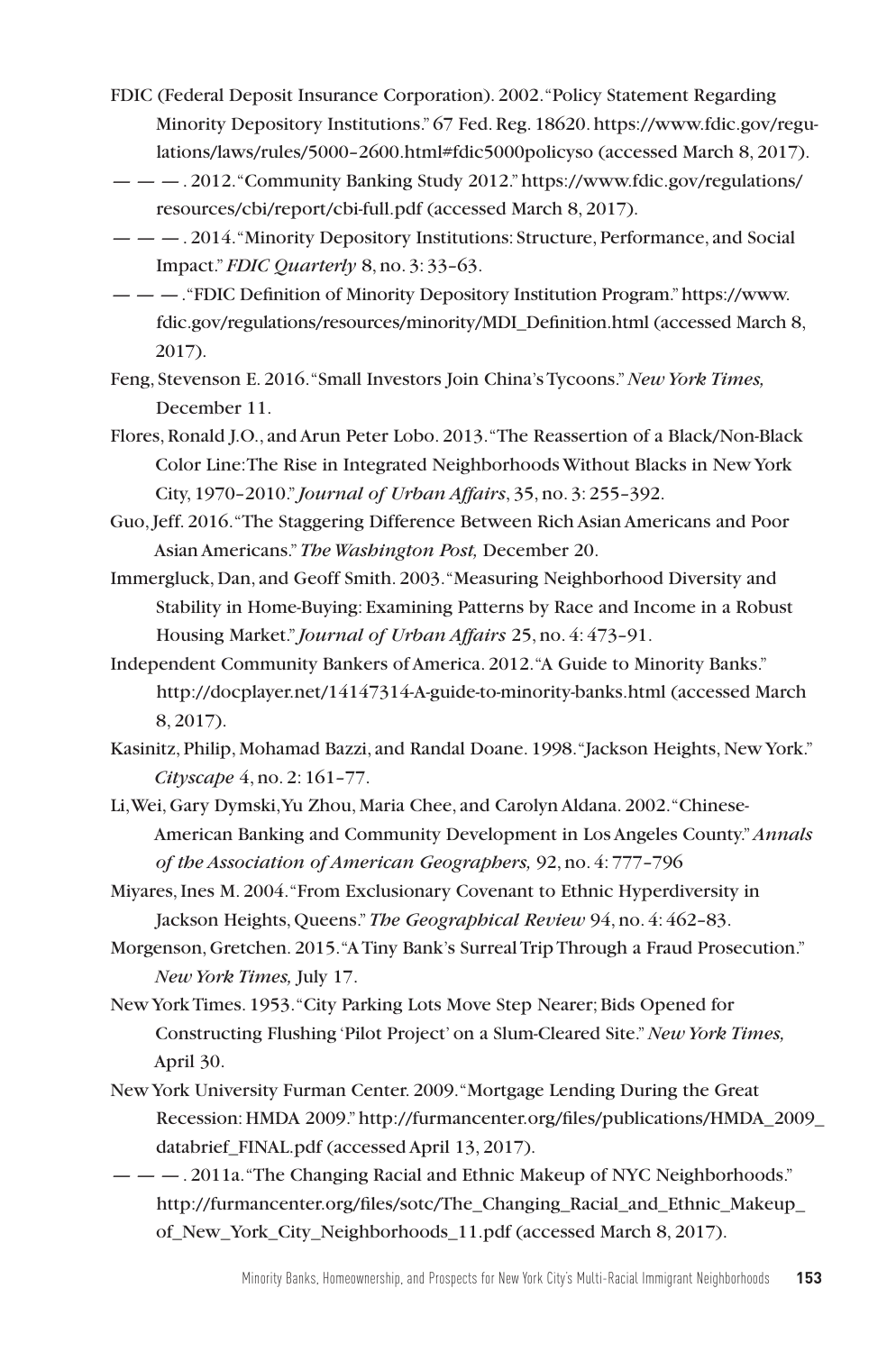- $\mu = -1.2011b$ . "The State of Mortgage Lending in New York City." http://furmancenter.org/files/publications/The\_State\_of\_Mortgage\_Lending\_in\_New\_York\_ City\_11.pdf (accessed March 8, 2017).
- O'Reilly, Anthony. 2017. "Fearing the ICEman in Little Guyana." *Queens Chronicle*, March 2.
- *People of the State of New York v. Abacus Federal Savings Bank.* Indictment no. 2480 (NY Supreme Court, 2012). http://nylawyer.nylj.com/adgifs/ decisions/060112abacus.pdf (accessed March 8, 2017).
- Pettit, Kathryn L.S., and Audrey E. Droesch. 2003. "A Guide to Home Mortgage Disclosure Act Data." Washington, D.C.: The Urban Institute.
- Putzier, Konrad, and Cathaleen Chen. 2016. "NYC's Multibillion-dollar Enigma: A Deep Dive into the Inner Workings of the City's Chinese Immigrant Real Estate Market." *The Real Deal*, October 3.
- Roberts, Sam. 2006. "Black Incomes Surpass Whites in Queens." *New York Times,* October 1.
- Roberts, Sam. 2017. "Jerry Birbach, Leader of Fight to Block Poor Tenants in Queens, Dies at 87." *New York Times,* March 1.
- Russonello, Giovanni. 2017. "The Life and Imminent Death of a Latin Jazz Club in Queens." *New York Times,* January 27.
- Sanjek, Roger. 1998. *The Future of Us All: Race and Neighborhood Politics in New York City.* Ithaca, NY: Cornell University Press.
- Tonnelat, Stephane and William Kornblum. 2017. *International Express: New Yorkers on the 7 Train*. New York: Columbia University Press.
- Weller, Christian E., and Jeffrey Thompson. 2016. "Wealth Inequality Among Asian Americans Greater Than Among Whites." Washington, D.C.: Center for American Progress.
- Yee, Vivian. 2017. "Immigrants Hide, Fearing Capture on 'Any Corner.'" *New York Times*, February 22.
- Zonta, Michela. 2012. "Applying for Home Mortgages in Immigrant Communities: The Case of Asian Applicants in Los Angeles." *Environment and Planning A* 44: 89–110.

# **Endnotes**

- 1 Miyares (2004).
- 2 Flores and Lobo (2013).
- 3 Immergluck and Smith (2003).
- 4 Weller and Thompson (2016); Guo (2016).
- 5 A major deficiency in HMDA data is the inability to disaggregate racial categories by ethnic groups. In October 2015, the Consumer Financial Protection Bureau announced improvements in HMDA data collection and reporting to include disaggregated data on ethnicity for Asian Americans starting in 2018.